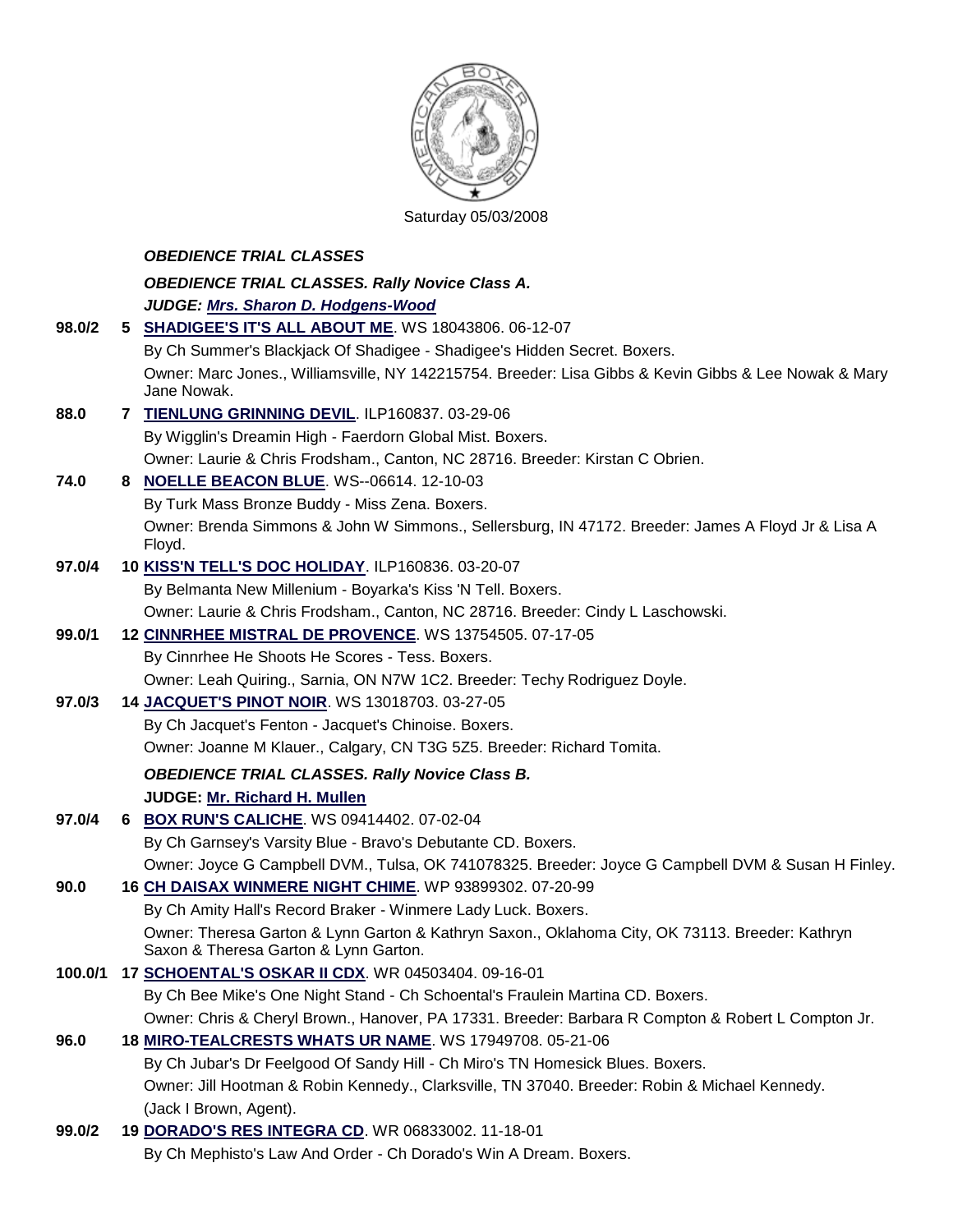|        | Owner: Joanne M Klauer., Calgary AL, CN T3L 2A6. Breeder: Karen Knox.                                 |
|--------|-------------------------------------------------------------------------------------------------------|
| 91.0   | 20 SHIRA'S KAHLUA SHE'S SO FREAKIN CUTE. WS 23774602. 11-03-07                                        |
|        | By Can-Cia's Hard Days Night - Remy Leadoo. Boxers.                                                   |
|        | Owner: Erin & Tom Rezmer., Lombard, IL 601483050. Breeder: Kim Northcutt & Rose Northcutt.            |
| 96.0   | 21 KELLEN'S CHINA DOLL. WS 15860403. 11-24-05                                                         |
|        | By Roxys Devil Taz Socartes - Chelseys Honey Tia Diamond. Boxers.                                     |
|        | Owner: Ellen K Kinsey., Jamestown, PA 161344013. Breeder: Nick Kohler & Lori Kohler.                  |
| 98.0/3 | 22 ANJA VON WALDSTADT. WS 20480303. 01-04-07                                                          |
|        | By Arames Vom Messingberg - Josephine Von Bachbett VCD2 CDX TD RA AX AXJ. Boxers.                     |
|        | Owner: Renee Basye., Beloit, WI 535113838. Breeder: Renee Basye.                                      |
| 95.0   | 24 CH PEPRHL WILL YOU DANCE MARBO. WS 14144601. 08-01-05                                              |
|        | By Ch Wesan's Zachariah - Ch Marbo's Much Desire Santi Me. Boxers.                                    |
|        | Owner: Sue Ann Thompson., North Liberty, IA 523179540. Breeder: Sue Ann Thompson & Robert Fosnow.     |
| 94.0   | 25 CH BELLO'S HUNTERS MOON AT TOLLGATE. WS 14416401. 10-15-05                                         |
|        | By Ch Elharlen's Quest - Ch Bello's Reflection Of Two C's. Boxers.                                    |
|        | Owner: Susan Watts., Upper Balck Eddy, PA 18972. Breeder: E Coviello Davis & C Covranche & L Davis.   |
| 85.0   | 26 HAPPY TAIL'S YOU'RE MY DIAMOND GIRL. WS 13359001. 05-22-05                                         |
|        | By Ch Interlude's Under The Influence OA OAJ RN - Ch WoodGate's Diamond Of Happy Tails. Boxers.       |
|        | Owner: Amy & Todd Bieri., Island Lake, IL 600428517. Breeder: Amy Bieri & Barbara Miller.             |
|        | <b>OBEDIENCE TRIAL CLASSES. Rally Advanced Class A.</b>                                               |
|        | JUDGE: Mr. Richard H. Mullen                                                                          |
| 97.0   | 27 CH REGAL'S FULL OF TEN DER GRACE RN. WS 11731205. 01-06-05                                         |
|        | By Ch Regal Hitech Picasso Of Darvick RN - Ch Regal's Hearts AFire. Boxers.                           |
|        | Owner: Rebecca Gilchrist & Korinne Vanderpool., Cedar Rapids, IA 52402. Breeder: Korinne & Evan       |
| 89.0/3 | Vanderpool.<br>28 CH BARGARY'S OUTRAGEOUS FORTUNE RN. WP 96751104. 03-04-00                           |
|        | By Ch Heart Acres Escort In Black - Ch Lonestar's Tallahassee. Boxers.                                |
|        | Owner: Barbara & Gary Wadge., Lacombe, LA 70445. Breeder: Barbara & Gary Wadge.                       |
| 88.0/4 | 29 BENCHMARK'S AURORA STAR RN. WR 06489702. 04-01-02                                                  |
|        | By Ch Higo's After Six - Benchmark'Gd Golly Ms Molly. Boxers.                                         |
|        | Owner: Brenda Staley., Monrovia, IN 46157. Breeder: C Prillwitz & C Burks.                            |
| 90.0/2 | 30 BENCHMARK'S BLACK MAGIC RN. WS 13163302. 05-09-05                                                  |
|        | By Ch Kami-Ko N' Kini Woodview Lariat - Benchmark's Aurora Star. Boxers.                              |
|        | Owner: Brenda Staley., Monrovia, IN 46157. Breeder: Ellen Ellerman & Brenda Staley.                   |
| 94.0/1 | 31 BRAVO'S BLACK ICE AT BOX RUN. WS 09940601. 08-24-04                                                |
|        | By Ch Bravo's Orion V Kiebla - Bravo's Domino V Adlin. Boxers.                                        |
|        | Owner: Joyce G Campbell DVM & Susan H Finley., Tulsa, OK 741078325. Breeder: Susan H Finley & Joyce   |
|        | G Campbell DVM & Linda Poe.                                                                           |
|        | 32 STALEY'S OMEGA GIRL RN. ILP104758. 09-01-04                                                        |
|        | Boxers.                                                                                               |
|        | Owner: Charles & Brenda Staley., Monrovia, IN 46157. Breeder: .                                       |
| 84.0   | 33 WINMERE BLACK EYED SUSAN RN NA NAJ. WS 03645202. 03-23-03                                          |
|        | By Ch School's Fireworks Powerplay - Winmere Tess D'Urbervilles. Boxers.                              |
|        | Owner: Theresa Garton & Lynn Garton., Oklahoma City, OK 73113. Breeder: Owners.                       |
|        | <b>OBEDIENCE TRIAL CLASSES. Rally Advanced Class B.</b>                                               |
|        | JUDGE: Mrs. Sharon D. Hodgens-Wood                                                                    |
| 95.0/2 | 34 HABERL'S HEART ACRE BLUESMAN CD RN. WS 10993903. 11-04-04                                          |
|        | By Ch Josha's Linebacker CD - Ch Banta-Riegel's Sizzlin Sensation CD RN. Boxers.                      |
|        | Owner: Maryjane Alencewicz & Don Garrett., Montverde, FL 34756. Breeder: JoAnn Haberl & B J Barnhart. |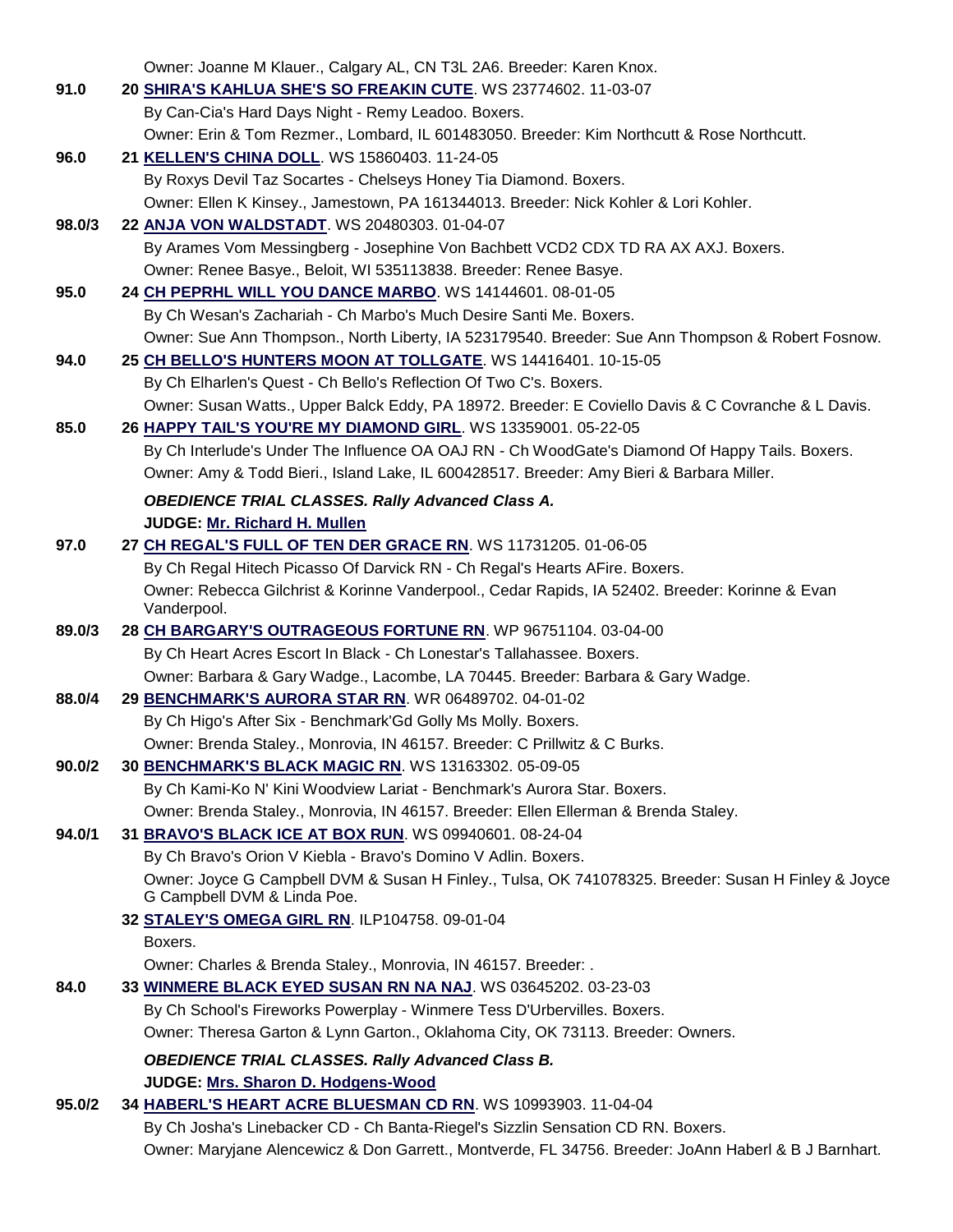(B J Barnhart, Agent).

**95.0/1 35 [BENDER KINNEY](http://canis.infodog.com/files/bdogrsl1.prg;makc=ILP157718;mdog=Bender_Kinney;wins=all)**. ILP157718. 06-08-03 Boxers. Owner: Tracy Kinney., Batavia, OH 45103. Breeder: . **92.0/3 36 [JAKOB II VCD2 CDX TD RE AXP AJP](http://canis.infodog.com/files/bdogrsl1.prg;makc=WP_88392901;mdog=Jakob_II_VCD2_CDX_TD_RE_AXP_AJP;wins=all)**. WP 88392901. 11-16-98 By Dupart Zethos V Adeltrots Two - Duchess Black Velvet. Boxers. Owner: Renee Basye., Beloit, WI 53511. Breeder: Johanna Ford. **71.0 37 [WOODVIEW'S ROPIN AT BENCHMARK](http://canis.infodog.com/files/bdogrsl1.prg;makc=WS_11324603;mdog=Woodview_s_Ropin_At_Benchmark;wins=all)**. WS 11324603. 11-21-04 By Ch Kami-Ko N' Kini Woodview Lariat - Semper Fi Unexpected Journey. Boxers. Owner: Ellen Ellerman & Molly Bachman., Greencastle, IN 46135. Breeder: Molly Bachman. **91.0/4 38 [ARABY AMERICAN HERO CD RN RA RE](http://canis.infodog.com/files/bdogrsl1.prg;makc=WS_01884308;mdog=Araby_American_Hero_CD_RN_RA_RE;wins=all)**. WS 01884308. 09-11-02 By Arriba Talisman Abracadabra - Araby Solitaire. Boxers. Owner: Marti Patchell., Arlington, VA 222071863. Breeder: Pat Dollar. **A 39 [SUNCHASE'S JUSTA COMMOTION RA](http://canis.infodog.com/files/bdogrsl1.prg;makc=WS_13093401;mdog=Sunchase_s_Justa_Commotion_RA;wins=all)**. WS 13093401. 05-11-05 By Ch Sunchase's Zero To Hero UDX MX MXJ - Justa To Bean Or Not To Bean. Boxers. Owner: Deborah Neufeld & Tracy Hendrickson., Kissimmee, FL 34744. Breeder: Kimberly A Robertson & Casey Robertson. **81.0 40 [SARAZAN'S LADY LUCY RE](http://canis.infodog.com/files/bdogrsl1.prg;makc=WP_91277303;mdog=Sarazan_s_Lady_Lucy_RE;wins=all)**. WP 91277303. 04-15-99 By Glory's Against The Wind - Elsa Sarazan's. Boxers. Owner: Jennifer Crane & Brian Smolensky., Wilmette, IL 60091. Breeder: Richard Bogulewski & Marie Materma. **87.0 41 [CH INTERLUDE'S BARBWIRE N ROSES RN](http://canis.infodog.com/files/bdogrsl1.prg;makc=WS_04810701;mdog=Ch_Interlude_s_Barbwire_N_Roses_RN;wins=all)**. WS 04810701. 07-18-03 By Ch Breezewood's Lord Of Wystmont CDX RE - Interlude's We Danced. Boxers. Owner: Amy & Todd Bieri & Lori McClain., Island Lake, IL 600428517. Breeder: Jerry Bryant & Dorothy Bryant. (Lori McClain, Agent). **87.0 42 [MISS BIG BERTHA FROGSTOMPER](http://canis.infodog.com/files/bdogrsl1.prg;makc=ILP154736;mdog=Miss_Big_Bertha_Frogstomper;wins=all)**. ILP154736. 12-24-01 Boxers. Owner: Tracy Kinney., Batavia, OH 45103. Breeder: . **81.0 43 [CH KARMEL'S SOLAR FLARE V BENDICOR](http://canis.infodog.com/files/bdogrsl1.prg;makc=WR_03573607;mdog=Ch_Karmel_s_Solar_Flare_V_Bendicor;wins=all)**. WR 03573607. 06-28-01 By Ch Arriba Tallsman Ego - Ch Catera's That's The Ticket. Boxers. Owner: Ms Ann Campbell & K Wilson., Knoxville, TN 37914. Breeder: K Wilson. *OBEDIENCE TRIAL CLASSES. Rally Excellent Class A.* **JUDGE: [Mrs. Sharon D. Hodgens-Wood](http://www.infodog.com/judges/6938/juddat.htm)  83.0/3 44 [CH WINMERE INDIAN PAINTBRUSH RA NA OAJ](http://canis.infodog.com/files/bdogrsl1.prg;makc=WS_03645203;mdog=Ch_Winmere_Indian_Paintbrush_RA_NA_OAJ;wins=all)**. WS 03645203. 03-23-03 By Ch School's Fireworks Powerplay - Winmere Tess D'Urbervilles RN. Boxers. Owner: Theresa Garton & Lynn Garton., Oklahoma City, OK 73113. Breeder: Owners. **83.0/2 45 [FANCY'S PHENOMENAL FANTASY](http://canis.infodog.com/files/bdogrsl1.prg;makc=WS_09291705;mdog=Fancy_s_Phenomenal_Fantasy;wins=all)**. WS 09291705. 07-16-04 By Double E's Duke Of Earl - Sissy Marie Whiten. Boxers. Owner: Angelia Chappelear., Winterville, GA 306834411. Breeder: Paula Whiten & Chris Whiten. **93.0/1 46 [KELLEN'S DAISY MAY RN RA](http://canis.infodog.com/files/bdogrsl1.prg;makc=ILP105837;mdog=Kellen_s_Daisy_May_RN_RA;wins=all)**. ILP105837. 07-07-03 By Bruno - Roxanne. Boxers. Owner: Ellen Kay Kinsey., Jamestown, PA 16134. Breeder: Joeleen Euard. *OBEDIENCE TRIAL CLASSES. Rally Excellent Class B.* **JUDGE: [Mr. Richard H. Mullen](http://www.infodog.com/judges/3052/juddat.htm)  88.0 36 [JAKOB II VCD2 CDX TD RE AXP AJP](http://canis.infodog.com/files/bdogrsl1.prg;makc=WP_88392901;mdog=Jakob_II_VCD2_CDX_TD_RE_AXP_AJP;wins=all)**. WP 88392901. 11-16-98 By Dupart Zethos V Adeltrots Two - Duchess Black Velvet. Boxers. Owner: Renee Basye., Beloit, WI 53511. Breeder: Johanna Ford.

**90.0 37 [WOODVIEW'S ROPIN AT BENCHMARK](http://canis.infodog.com/files/bdogrsl1.prg;makc=WS_11324603;mdog=Woodview_s_Ropin_At_Benchmark;wins=all)**. WS 11324603. 11-21-04